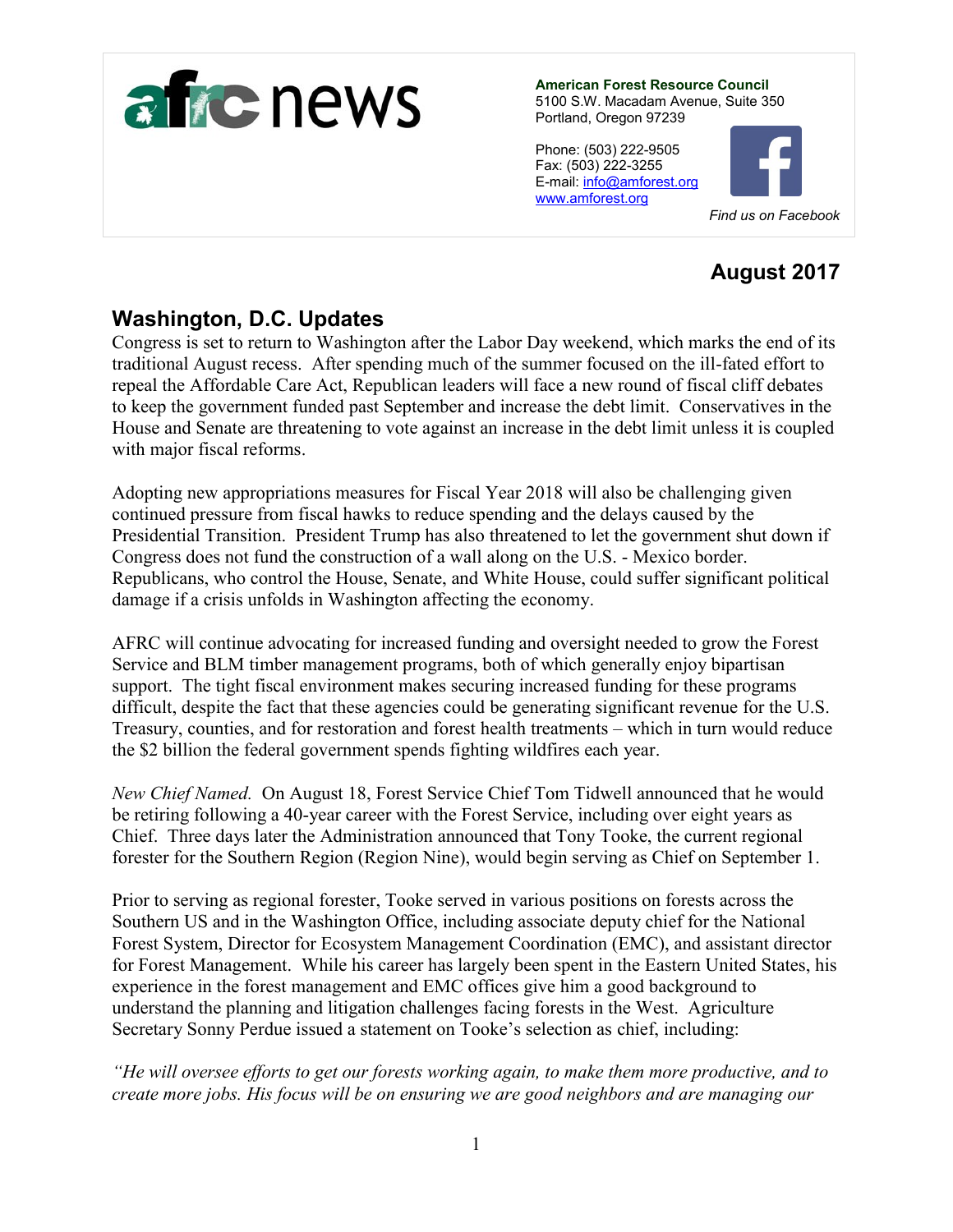*forests effectively, efficiently, and responsibly, as well as working with states and local governments to ensure the utmost collaboration."*

There is still no word from the Administration on a nominee for the USDA Under Secretary for Natural Resources and the Environment, the principal political appointee setting policy direction for the Forest Service. Once a nominee is named that individual will be subject to Senate confirmation, which has been a time-consuming process thus far for Trump Administration political appointees. */Heath Heikkila*

## **Interior Secretary Zinke Submits Monument Report to President Trump**

August 24 was the deadline for Secretary Ryan Zinke's report to President Trump regarding his review of 27 national monuments created under the Antiquities Act. While the Department of the Interior provided a [press release](https://www.doi.gov/pressreleases/secretary-zinke-sends-monument-report-white-house) and brief [summary](https://www.doi.gov/sites/doi.gov/files/uploads/monument-report-summary.pdf) of the process, the full report will not be released until the White House has time to review and consider the recommendations. There currently is no timeline for when the report will be released.

However, there are indications the report will include favorable recommendations related to the Cascade-Siskiyou National Monument (CSNM). The Washington Post reported the CSNM is likely one of the few national monuments Secretary Zinke recommended be reduced or modified. In the summary report, there was at least an indirect mention of the CSNM and O&C: "Other monuments remain controversial and contain significant private property within the identified external boundary or overlap with other Federal land designations such as national forests, Wilderness Study Areas, and lands specifically set aside by Congress for timber production."

AFRC, Murphy Company, and the Association of O&C Counties have all filed lawsuits challenging President Obama's inclusion of O&C lands in the expansion of the CSNM, which is in direct conflict with the clear legal requirement that these lands be managed for "permanent forest production." Those lawsuits were placed on hold until Zinke's review was complete.

In a related development, prior to the completion of the Antiquities Act report, AFRC sent a [letter](http://amforest.org/wp-content/uploads/2017/08/Letter-to-Zinke-CSNM-and-PL-101-419-082017.pdf) to Secretary Zinke citing a 1990 law that reaffirms the view that Congress did expressly reserve the O&C lands for timber production, a position that was also supported by a 1940 Interior Solicitor's Opinion. The 1990 law (PL 101-419), transferred about 40 acres of O&C lands from the federal government to the Rogue Community College District in Josephine County. The General Services Administration (GSA) had determined that it did not have the statutory authority to redesignate and transfer O&C lands. As the 1990 legislation's sponsor, Senator Mark Hatfield, stated, "the GSA [w]as unable to implement the transfer and sale due to the property's special designation as O&C land."

Secretary Zinke deserves significant credit for his national monument review, which has come under criticism from national environmental organizations. Secretary Zinke actually toured the CSNM and met with elected officials and stakeholders on both sides of the issue, which former Interior Secretary Sally Jewel never did in the Obama Administration's rush to expand the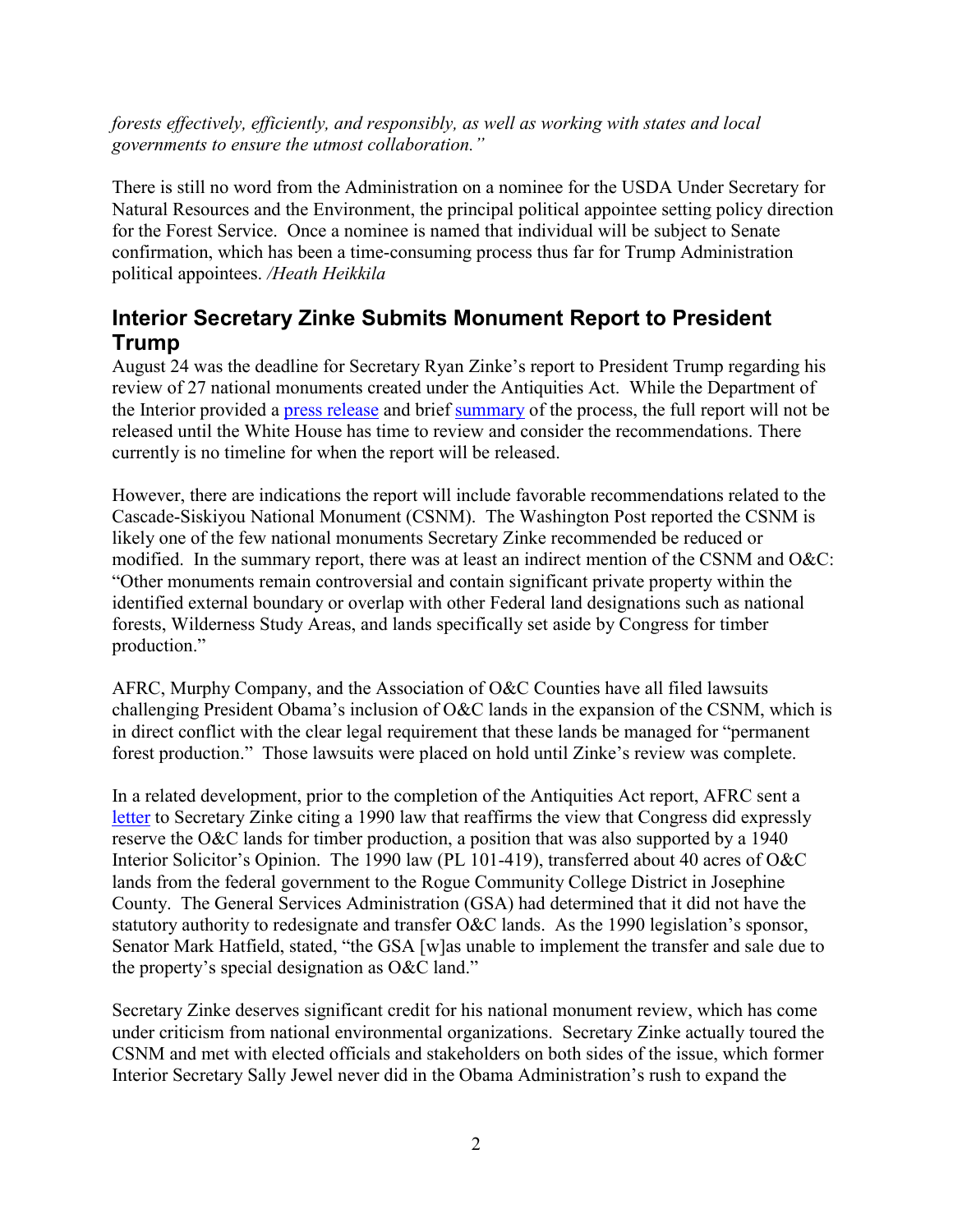monument before leaving office. AFRC staff will provide a more detailed analysis and commentary once Secretary Zinke's report is released to the public. */Heath Heikkila*

# **AFRC Submits Protest to BLM Project**

In 2012 the BLM released an **RMP** Evaluation Report on the implementation of what then was their current Resource Management Plan (RMP). The purpose of this report was to determine whether the plan was being implemented appropriately. One factor considered was whether the plan was being implemented consistently with the mandates of the O&C Lands Act and its requirement to manage timber resources in conformity with the principles of sustained-yield. The report included the following findings pertaining to this mandate:

- The determination of the ASQ is based upon an assumed, mix, intensity and cycle of regeneration and thinning harvest. Adherence to the principles of sustained yield, at the declared ASQ harvest level, is based on implementation of these assumptions.
- Regeneration harvest conducted today provides the stands available for thinning in the future. Inability to implement regeneration harvest reduces thinning opportunities in the future.
- The BLM has generally avoided regeneration harvest, especially regeneration harvest of older forest. This has implications for the sustainability of timber harvest and has effectively reduced the land available for harvest from what was assumed by the 1995 RMP determination of the ASQ.

In essence, the BLM realized in 2012 that they were not managing their lands in conformance with the principles of sustained yield. This fact was summarized accordingly: "Accelerated rates of thinning without replenishment of younger forest stands through regeneration harvest means that opportunities for thinning will eventually be exhausted. The current approach to a forest management regime that deviates so considerably from the RMP assumptions used in determination of the ASQ is **not sustainable** at the declared ASQ level."

These determinations were realized after almost twenty years of flawed implementation. The BLM released a new RMP in 2016. The mandate for management in conformance with the principles of sustained yield has not changed. The question on AFRC's mind is: has the BLM's approach to meeting this mandate changed since the publication of the Evaluation Report in 2012? More importantly—has the BLM learned and acknowledged that deviating from RMP assumptions used in determination of the ASQ is **not sustainable**?

If the first Environmental Assessment (EA) released under the 2016 RMPs is any indication, then the answer to these questions is no. The Elk Camel (EA) was published this summer by the Medford BLM District. Throughout the planning process for this project AFRC urged the District to closely consider the vegetation modeling effort put forth under these RMPs that serve as the basis for calculation of the District's ASQ. Lack of such a close consideration would lead to the "deviation" described in the BLM's 2012 RMP Evaluation Report that led the agency to conclude that their current management approach was "not sustainable."

The EA that was released this summer had no reference to the vegetation models used to calculate the District's ASQ. After close review, AFRC determined that several planned harvest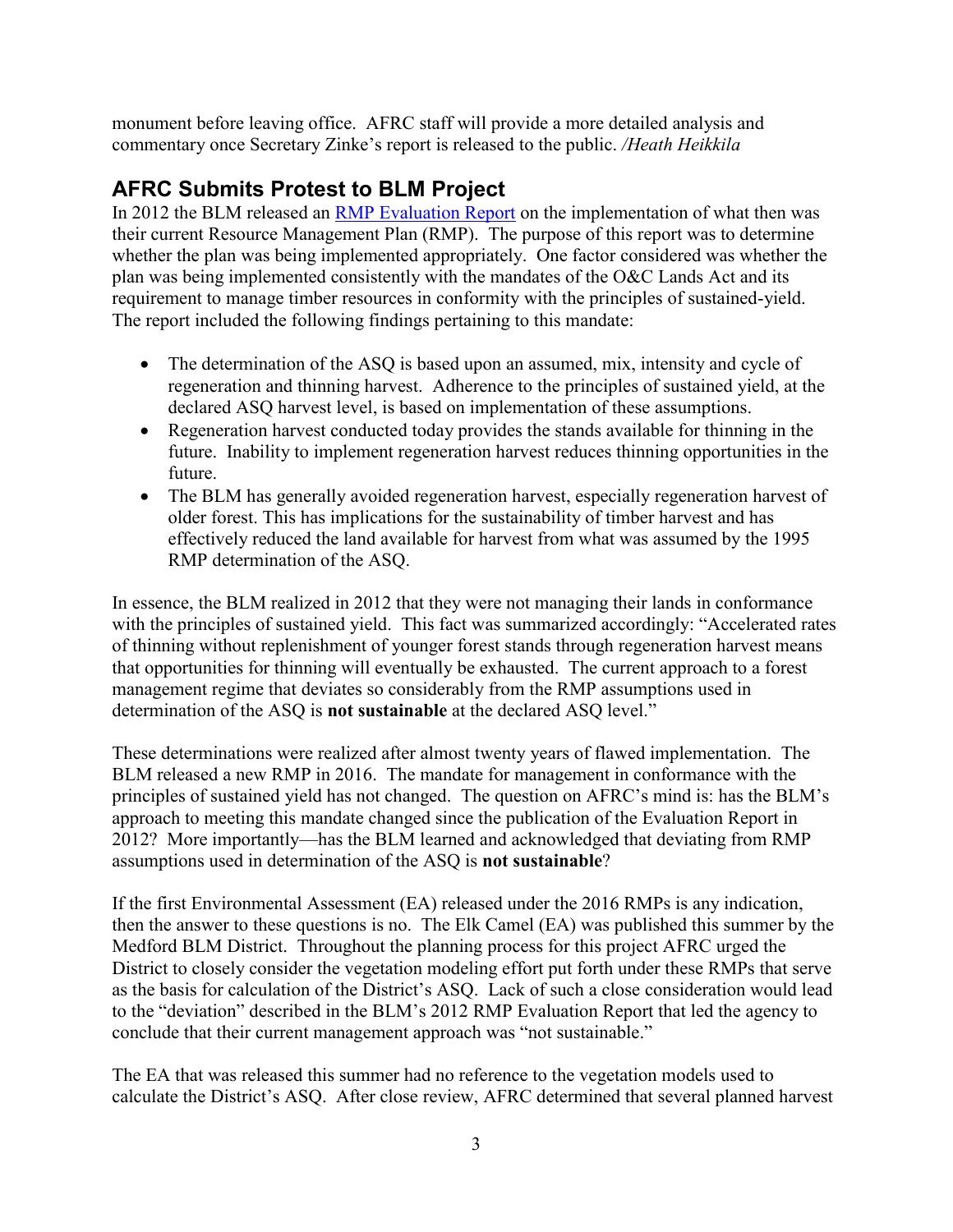treatments were in conflict with those models. In response to our concern that such treatments would cause a deviation from the assumptions made in the 2016 RMPs and thus hinder the BLM's ability to manage based on the principles of sustained yield, the BLM stated in its Decision Record (DR) that:

- The vegetation modeling in the PRMP/FEIS is not in itself management direction
- Many different approaches would lead to similar outcomes

In light of the insights provided by the 2012 RMP Evaluation Report and what appears, based on the Elk Camel DR, to be a clear disregard for what the BLM supposedly learned from that report, AFRC has opted to submit a formal protest of this DR. It is not common practice for AFRC to submit to this burdensome process in order to express our concerns. However, at the same time, AFRC is unwilling to sit idly by and allow the BLM to make the same mistakes they made for nearly twenty years under their previous management plan all over again. */Andy Geissler*

## **In Landmark Decision, Ninth Circuit Upholds A to Z Project**

On August 1, in a unanimous [decision,](http://amforest.org/wp-content/uploads/2017/08/AtoZ-9th-Cir-Opinion-1.pdf) a Ninth Circuit panel upheld the denial of an injunction against the [North Fork Mill Creek](https://www.fs.usda.gov/project/?project=43503) "A to Z" project on the Colville National Forest. The project aims to accelerate the pace and scale of forest restoration on the Colville National Forest while enhancing recreation and wildlife habitat and supporting jobs in local communities. The project covers 12,000 acres of dense forests, will implement commercial treatments including thinning and shelterwood harvest on over 4,500 acres, and aims to produce approximately 38 million board feet (MMBF), all of which is additive to the Colville's timber program. This is a result of the project's [innovative contract structure,](http://www.spokesman.com/stories/2015/nov/06/colville-forest-turns-to-timber-company-to-lower-f/) where the contractor provided support for consultants to prepare NEPA documentation for the Forest Service's review and approval.

An environmental litigant group filed suit to stop project implementation, putting local forestry jobs at risk and threatening curtailment of the Vaagen Bros.' mill in Usk, Washington. AFRC intervened in the case on behalf of Stevens County, Pend Oreille County and the Northeast Washington Forestry Coalition (NEWFC). NEWFC is a collaborative group that has worked on the Colville since 2002 and includes representatives from conservation groups, tribes, local businesses and AFRC members including Vaagen Bros. and Columbia Cedar.

The U.S. District Court for the Eastern District of Washington initially denied a preliminary injunction in October 2016 and the Ninth Circuit then denied an emergency injunction pending appeal. [\(November 2016](http://amforest.org/november-2016-newsletter/) Newsletter). The litigant group continued the appeal of the preliminary injunction in the Ninth Circuit, which was [argued](http://www.ca9.uscourts.gov/media/view_video.php?pk_vid=0000011792) in June before Ninth Circuit Judges Milan Smith, Morgan Christen, and Dorothy Nelson. AFRC argued on behalf of the intervening parties.

The Ninth Circuit panel denied injunctive relief to halt the project and rejected each of the group's claims, finding there was not a likelihood of success, "much less" serious questions on the merits of the claims. The court noted that this is a forest restoration project and "was the result of a multi-year collaboration among elected officials, environmental organizations, Native American tribes, the timber industry, and community organizations."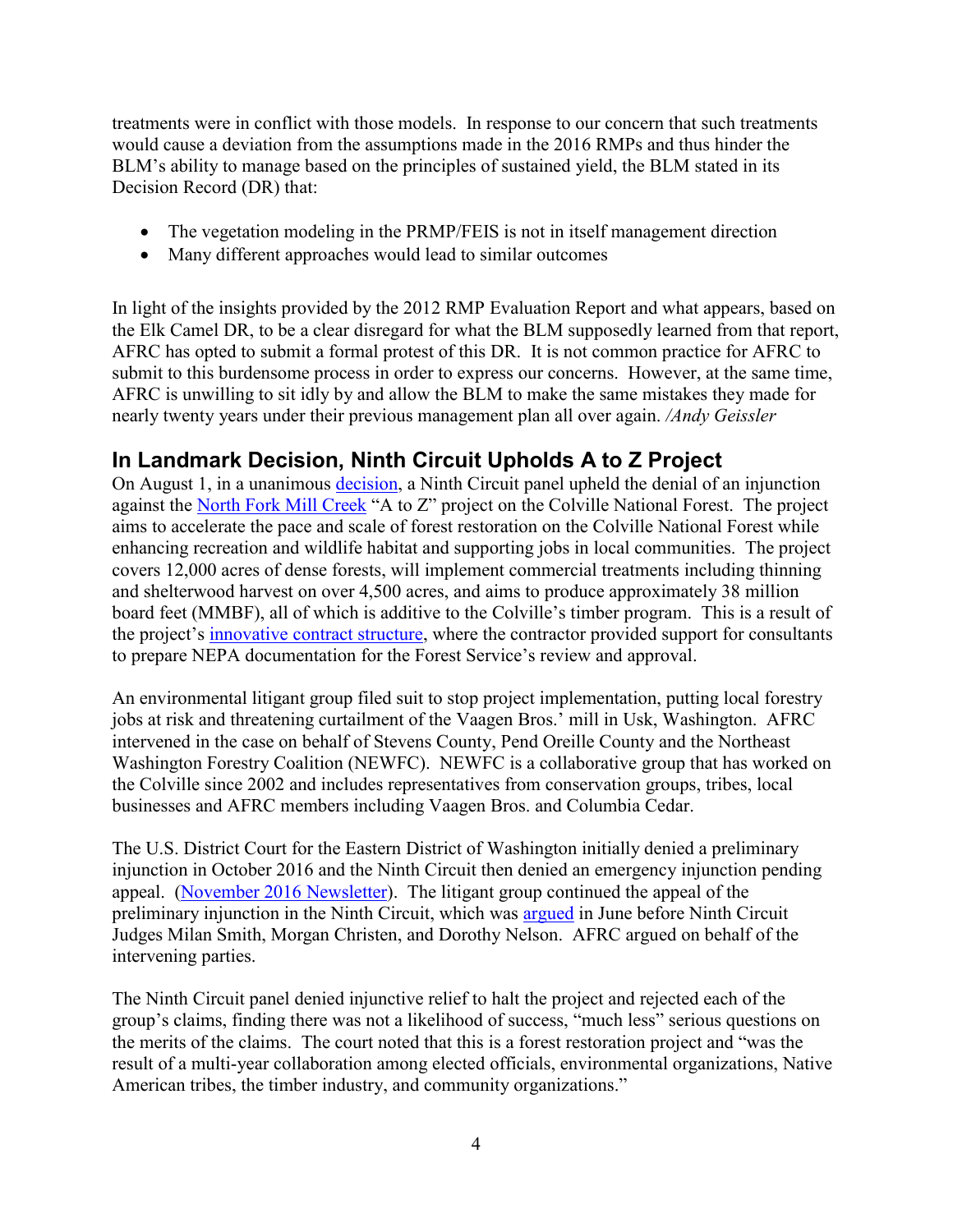The court first affirmed the Forest Service's use of marten habitat as a proxy for monitoring the species. It noted that the Forest Plan does not require monitoring of the marten, that the Forest Service had adequate knowledge of the status of the species, and had sufficiently established the difficulty of monitoring. For similar reasons, the use of pine marten as a proxy for fisher was upheld. Next, the court upheld the Forest Service's analysis of big game cover, rejecting AWR's reliance on its own study to dispute the Forest Service's conclusions. It reaffirmed precedent on this point: "A party challenging the Forest Service's scientific analysis cannot simply 'cite studies that support a conclusion different from the one the Forest Service reached' and must instead provide 'scientific studies that indicate the Forest Service's analysis is outdated or flawed.'" The court found that new temporary roads did not undermine the agency's conclusion that the project complied with the Forest Plan standards for road density.

Finally, the panel concluded that the agency appropriately found no significant sediment impacts after analyzing the net sediment effects. It found that mitigation does not have to be complete to justify a Finding of No Significant Impact (FONSI), which permits the agency to use an EA rather than an EIS. The court did not reach the harm, balance of equities, or public interest factors. Since this decision addresses whether a preliminary injunction should issue, there will be another hearing in the future on summary judgment. However, no summary judgment schedule has been set.

AFRC's [press release](http://amforest.org/major-ne-washington-forest-health-project-can-proceed-after-court-victory/) stated: "We are pleased that the Ninth Circuit recognized this important forest restoration project complied with federal environmental law. As evidenced by the project's support from industry, the Northeast Washington Forestry Coalition, and Pend Oreille and Stevens Counties, there is a broad and growing consensus that our National Forests need active management." AFRC's General Counsel added, "This decision is a big win for forest restoration. AFRC was glad to step up and join our partners and defend the Forest Service in this case. We encourage other National Forests to follow the example of the Colville National Forest." The U.S. Attorney's office also issued a [press release.](https://www.justice.gov/usao-edwa/pr/ninth-circuit-court-appeals-affirms-denial-preliminary-injunction-seeking-stop)

The decision was covered by the [Spokesman-Review](http://www.spokesman.com/stories/2017/aug/08/colvilles-a-to-z-timber-project-can-move-forward-c/) and by [Evergreen Magazine,](https://www.evergreenmagazine.com/a-sea-change-in-how-federal-judges-view-collaborative-forest-restoration-projects/) which described this ruling as part of an ongoing "sea change in how federal judges view collaborative forest restoration projects."

AFRC appreciates the support of our collaborative and County partners in this pathbreaking case. /*Lawson Fite*

#### **AFRC Files an Amicus Brief in the U.S. Supreme Court**

On August 14, the National Association of Home Builders (NAHB) and AFRC submitted an "friends of the court" [amicus curiae brief](http://amforest.org/wp-content/uploads/2017/08/08.14.17_FINAL.pdf) to the U.S. Supreme Court in *Markle Interests, LLC. v. U.S. Fish and Wildlife,* a critical habitat case out of the Fifth Circuit. This case involves critical habitat designation for unoccupied habitat for the Mississippi gopher frog under the Endangered Species Act (ESA), a decision that will have a detrimental effect on private landowners.

In 2001, the U.S. Fish and Wildlife Service (FWS) listed the Mississippi gopher frog as an endangered species. The frog was only known to exist in Harrison County, Mississippi. The FWS later designated critical habitat for the frog, including a 1,500-acre unit of privately owned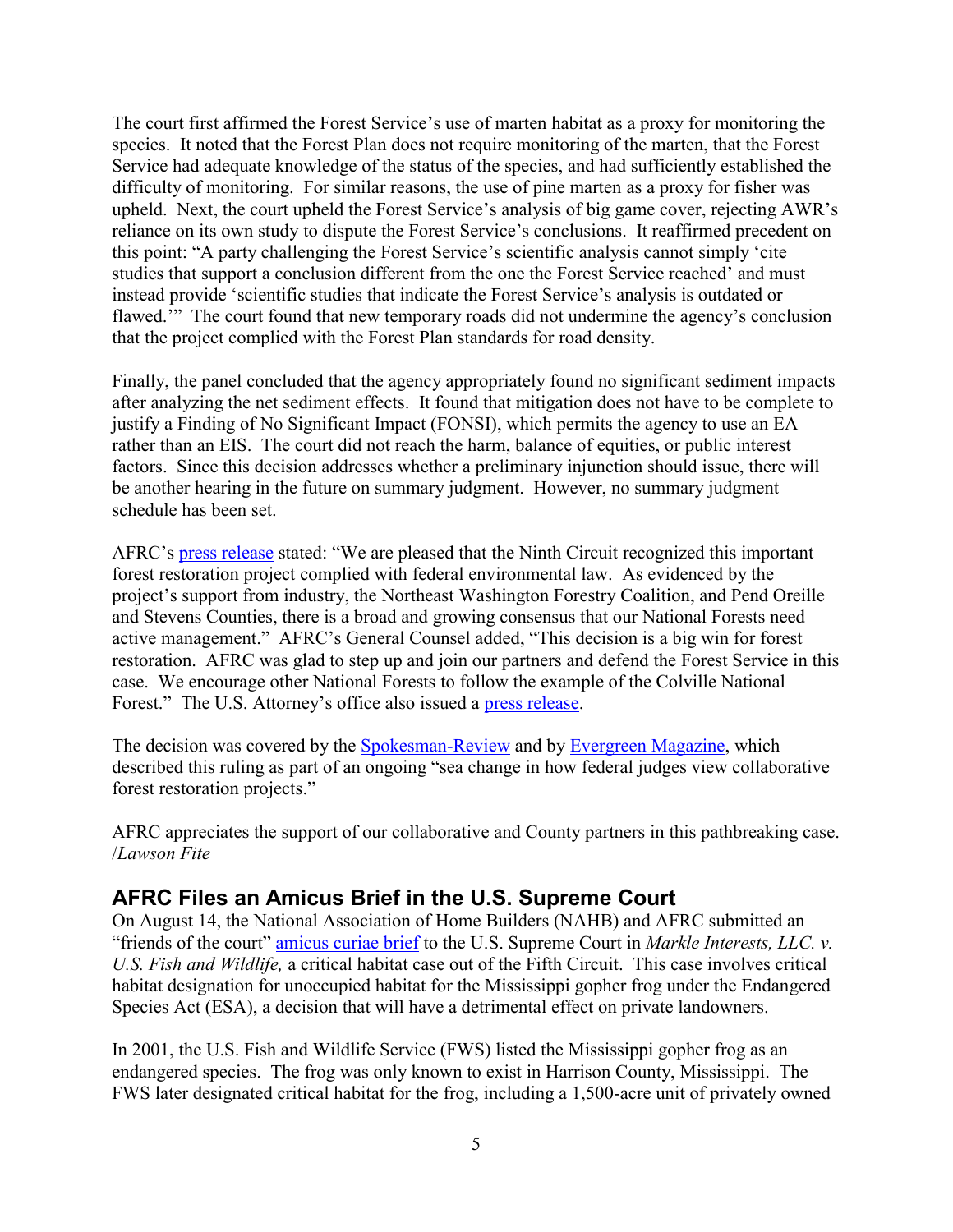land in St. Tammy Parish, Louisiana (Unit 1) as unoccupied critical habitat under ESA. Unoccupied habitat may be designated for areas that are "essential for the conservation of the species." In making such a designation, FWS determined that private landowners would face an economic impact of \$33.9 million over 20 years. This figure represents a loss in residential and commercial development opportunities, but does not account for the lost option on foreseeable oil and gas development, mineral development, timber harvest, and recreational use or hunting leases.

Markle Interests and other landowners of Unit 1 that are involved in timber operations and commercial development challenged the critical habitat designation, alleging that Unit 1 was not essential for the conservation of the frog because it is not currently habitable, is not "currently supporting the conservation of the species in any way," and is not reasonably likely to support the conservation of the species in the "foreseeable future." The landowners also argued that the FWS's critical habitat designation was arbitrary and capricious because the benefits of excluding Unit 1 from the designation clearly outweigh the benefits of including it in the designation. The ESA mandates that FWS take into consideration the economic impact of a particular critical habitat designation and the agency may exclude areas if it determines that the benefits of such exclusions outweigh the benefits of keeping the lands within the designation.

In a [2-1 split opinion](http://amforest.org/wp-content/uploads/2017/08/Markle-Interests-LLC-v-United-States-Fish-and-Wildlife-Service-2-1-split.pdf), the Fifth Circuit determined that FWS's critical habitat designation was entitled to deference, despite the concession that the frog did not occupy the site, the site cannot sustain the frog, and that changes would have to be made to make Unit 1 habitable in the foreseeable future. The Fifth Circuit also rejected the landowners disproportionate impact argument because it determined that FWS's decision to exclude designation of critical habitat based on economic impact is discretionary and "unreviewable." The court maintained that ESA's mandate is only the consideration of economic impacts, which FWS satisfied by issuing an economic report.

The petition for rehearing *en banc* was [denied.](http://amforest.org/wp-content/uploads/2017/08/Markle-Interests-LLC-v-United-States-Fish-and-Wildlife-Service-en-banc.pdf) However, six judges dissented and called for review because the Fifth Circuit panel's decision gave the government "virtually limitless" power to designate critical habitat and "the ramifications of this decision for national land use regulation and for judicial review of agency action cannot be underestimated."

The private landowners, including Markle Interests, have filed a petition for certiorari to the U.S. Supreme Court challenging the "land grab" resulting from the Fifth Circuit's majority opinion. Weyerhaeuser, which owns a timber lease on the land, also petitioned for certiorari. A total of 13 amicus briefs, including NAHB and AFRC's brief, representing 19 different organizations and 18 different states, also urged the Supreme Court to grant review of this troubling expansion of FWS's narrowly delegated authority and to hold that private property cannot be deemed critical habitat under the ESA if the species does not use (and can never use) the property without changes made by the property owner.

In our amicus brief, we argued that (1) the Fifth Circuit's approach improperly applied scientific deference to the legal question of what qualifies as "unoccupied habitat"; (2) the FWS's designation of unoccupied habitat will inflict severe costs on landowners and average citizens with no benefit to the frog; and (3) the petition raises important questions of the non-delegation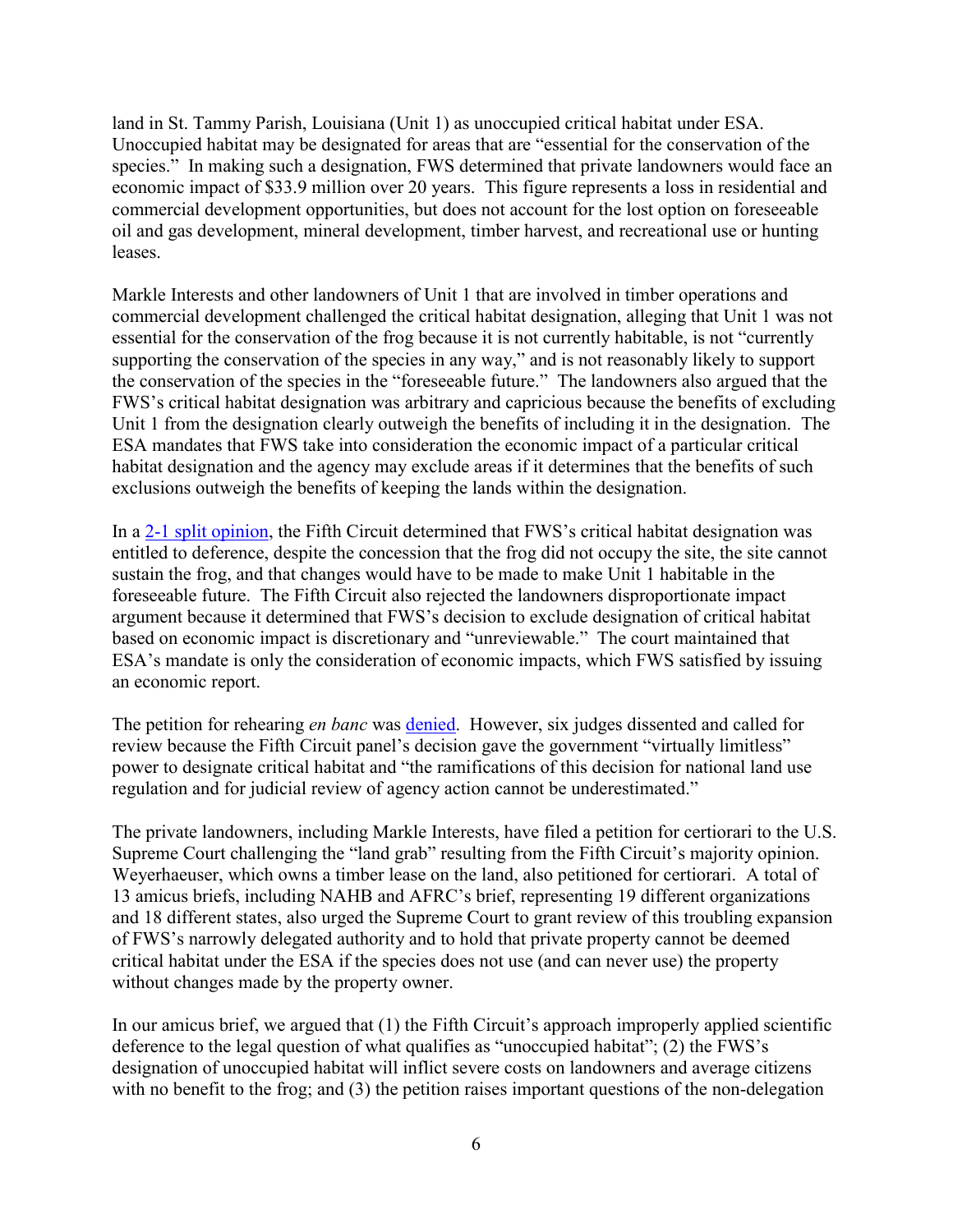doctrine, whether Congress delegated its authority to FWS without providing standards to which an agency must conform in violation of Article I of the U.S. Constitution. Notably, the brief highlights that the "unprecedented and sweeping" interpretation of unoccupied habitat will be economically disastrous for industries that are dependent on public lands, using the designation of critical habitat of the northern spotted owl as an example.

Without a more demanding and narrow interpretation of unoccupied habitat, FWS would be free to designate any lands with little physical or biological features essential to a species' conservation – a boundless authority in conflict with the ESA.

We expect a decision from the U.S. Supreme Court of whether to grant certiorari by the end of October. AFRC appreciates the support of NABH and attorneys Jeff Augello and Thomas Ward in this case. */Sara Ghafouri*

## **Farm Bill CE Survives First Test in Sunny South Case**

On August 16, Judge Vince Chhabria, of the U.S. District Court in San Francisco, issued an important favorable decision in the challenge to the Sunny South Project on the Tahoe National Forest. AFRC intervened in the case on behalf of Sierra Pacific Industries, which purchased the timber.

This case is the first to challenge the use of the insect and disease categorical exclusion (CE) under the 2014 Farm Bill. The Farm Bill CE authorizes projects to treat up to 3,000 acres in designated areas without preparing an EA or EIS. It also authorizes the Chief of the Forest Service to designate additional eligible areas.

The project took place in a Chief-designated area, so the plaintiffs alleged that a separate NEPA process was required for the designation. Such a ruling would have undermined the usefulness of the Farm Bill CE, entangling projects in repetitive NEPA loops. Fortunately, the Judge determined that the designation of a landscape under the Farm Bill does not require its own NEPA process. This was based on two main grounds. First, that a designation does not authorize any activity or identify a concrete proposal, so it is not subject to NEPA, and second requiring NEPA for such a designation would undermine the whole point of the Farm Bill, which is to accelerate needed treatments.

AFRC and the Forest Service argued that the agency did not have to do an "extraordinary circumstances" memo to invoke the CE. The Judge was not convinced by that, but he did not decide the issue given the extensive memo prepared by the Forest Service. He affirmed the Forest Service's finding that there are no extraordinary circumstances despite short-term impacts on California spotted owls.

With forest health continuing to decline throughout the West, this decision strengthens a very useful tool in the agency's toolbox. /*Lawson Fite*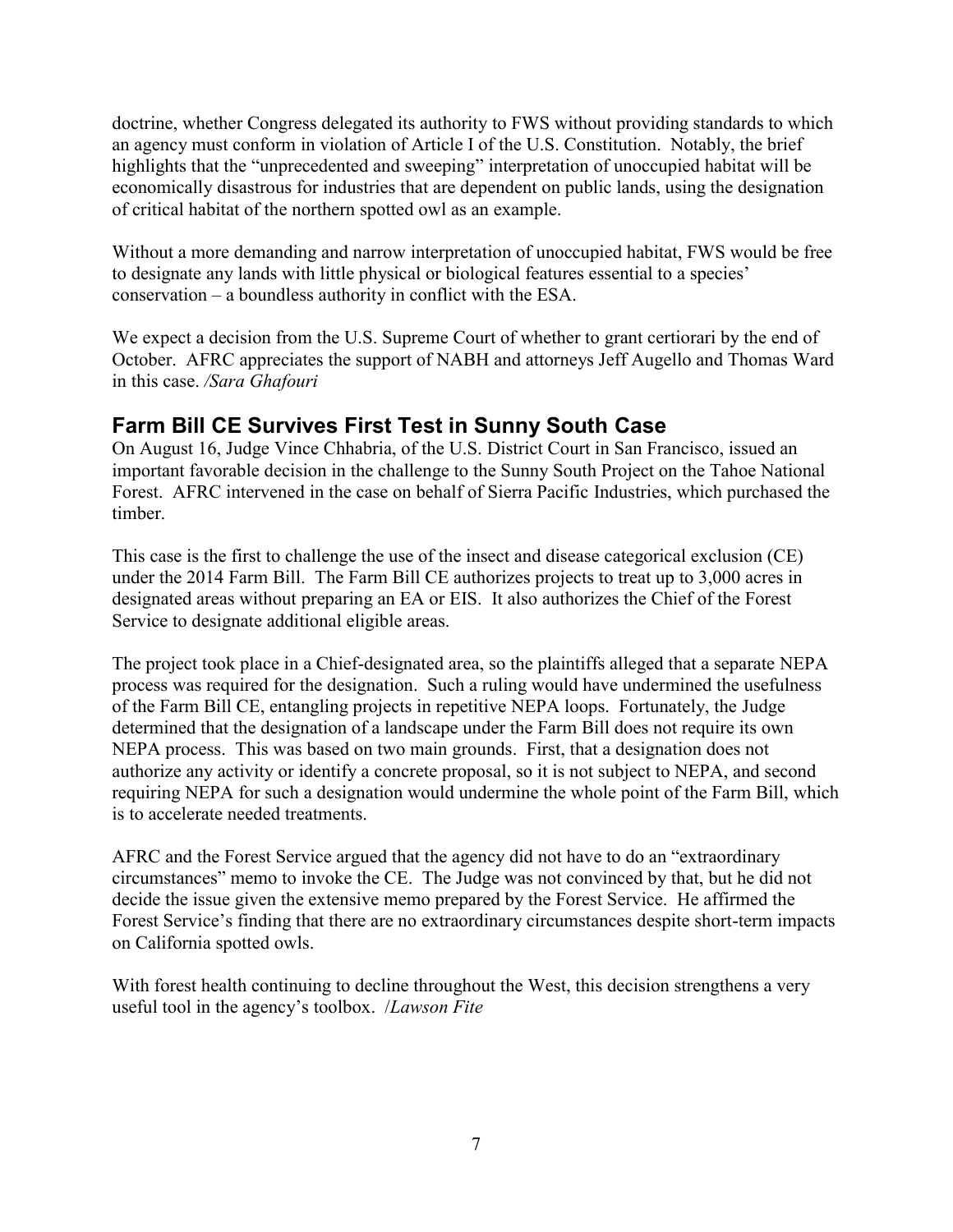## **A New Runway Doesn't Need an EIS. Why Should a Timber Sale?**

The Ninth Circuit's decision in *[Barnes v. FAA](http://cdn.ca9.uscourts.gov/datastore/opinions/2017/08/03/14-71180.pdf)* upheld an agency finding that constructing a new airport runway does not require an EIS. This is a stark contrast to recent district court decisions requiring an EIS for modest forestry projects, such as the Goose Project which would conduct largely thinning treatment on 2,100 acres, or the White Castle timber sale involving 187 acres of variable retention harvest. Unsurprisingly, the effects of a major construction project exceed the effects of these modest projects. Construction also involves dealing with air quality issues where there is more uncertainty than any analysis of the effects of standard forestry techniques. This case shows just how far NEPA decisions on forestry have departed from the law.

In terms of airport operations (the number of takeoffs and landings), Hillsboro Airport has been Oregon's busiest airport since 2008. To create the capacity for continued growth, the Port of Portland began planning to add a [new runway,](http://www.flypdx.com/Airports/Hillsboro/ParallelRunwayProject) measuring 3,600 feet long (0.7 miles) and 60 feet wide. The project also includes construction of taxiways, relocation of a helipad, and associated infrastructure improvements. The new runway would slightly increase storm water runoff, impact some 70 acres of vegetation, result in permanent loss of 2.22 acres of wetlands, affect some 50 acres of prime farmland or farmland of statewide importance, and raise electricity use slightly. After a remand from a first round of litigation, the Port and the FAA produced an EA which predicted that Hillsboro would have 11,350 more takeoffs and landings each year with the new runway than it would without the new runway. The EA estimated that the new runway would result in the annual emission of an additional 0.03 ton of lead in 2016 and the annual emission of an additional 0.02 ton of lead in 2021 – an increase of four percent. The project budget is approximately \$16.5 million.

Environmental groups petitioned for review in the Ninth Circuit, claiming that the construction of the runway required an EIS. The court, in the [first round](http://cdn.ca9.uscourts.gov/datastore/opinions/2011/08/25/10-70718.pdf) of litigation, rejected claims that uncertainty of climate change effects required an EIS. It noted that there is not substantial scientific uncertainty relating to the causal connection between greenhouse gas emissions and global warming. However, the Court found because Hillsboro "represents less than 1 percent of U.S. aviation activity, greenhouse emissions associated with existing and future aviation activity at HIO are expected to represent less than 0.03 percent of U.S.-based greenhouse gases. Because this percentage does not translate into locally-quantifiable environmental impacts given the global nature of climate change, the EA's discussion of the project's in terms of percentages is adequate." It also held that the decision did not create "precedent" that a runway does not require an EIS because runway EAs are site-specific.

In the second round of litigation, the court rejected arguments that effects from increased lead emissions would present unique risks due to effects on children's health, or that effects were highly controversial or uncertain, because the FAA and the Port had quantified the "*de minimis*" increase in emissions. By contrast, district courts in Oregon have found "significant" effects requiring an EIS even in a project, such as White Castle, that would take *no* northern spotted owls.

*Barnes* was the right decision and it shows the path forward the Ninth Circuit can and should take in evaluating forestry projects. /*Lawson Fite*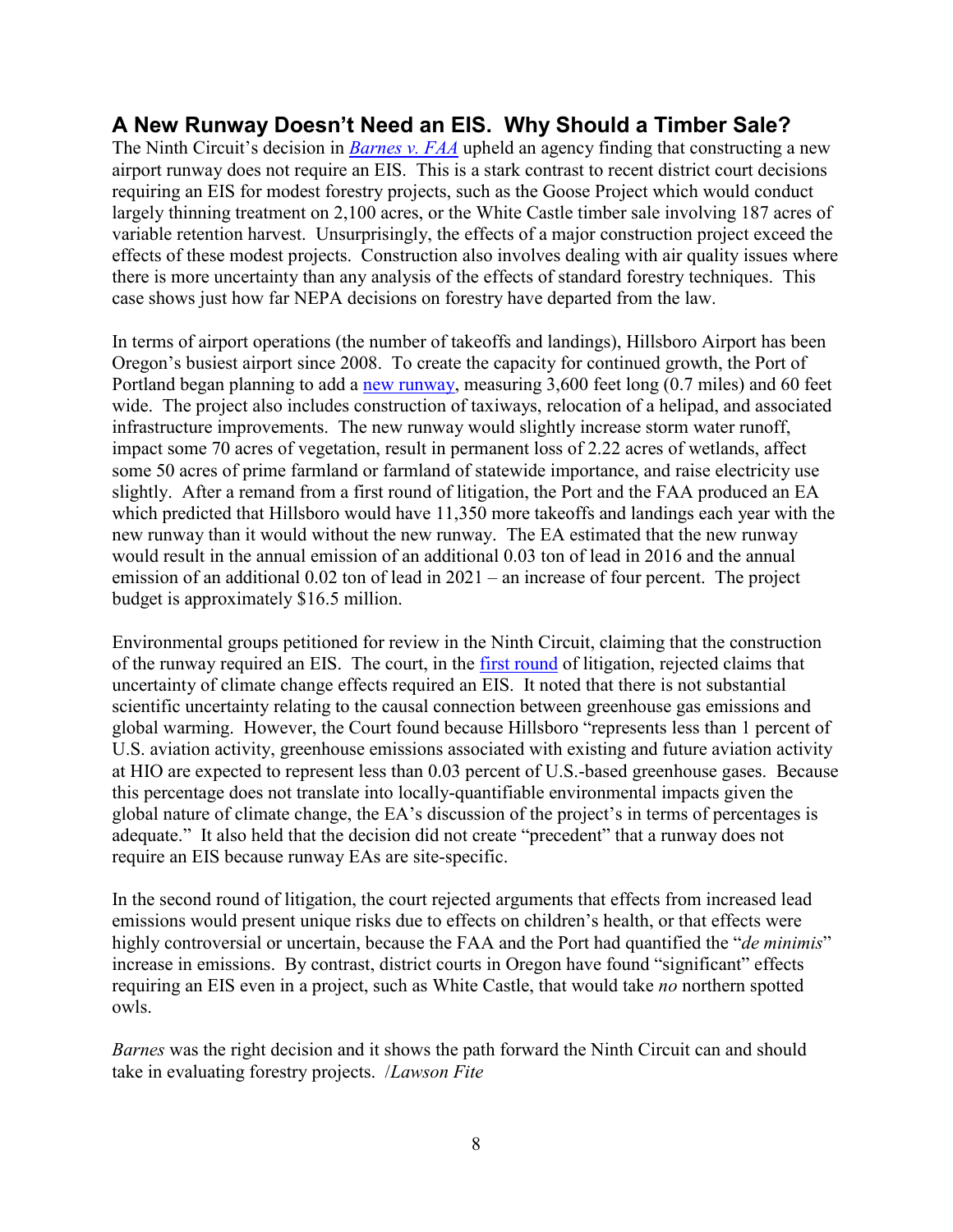#### **Board of Natural Resources Holds Retreat**

Typically, August is an off month for the Washington State Board of Natural Resources. While the Board has the option to hold a retreat and/or special meeting during August, it has often taken the month off. However, this year a retreat was held August 17 and 18 in Pacific and Wahkiakum Counties. The purpose was to highlight some of the issues the Board will be dealing with as they move towards selecting a Preferred Alternative for the Marbled Murrelet Long Term Conservation Strategy (LTCS).

Day one was a field tour with stops in Pacific and Wahkiakum Counties. In attendance were Board members Hilary Franz, Bill Peach, Elizabeth Van Volkenburgh, and Chris Reykdal. Stop one was in the Nemah Natural Resource Conservation Area (NRCA) to look at occupied marbled murrelet habitat. The Nemah NRCA totals 2,440 acres and was designated as occupied habitat due to two nest sites located within the NRCA in the mid-1990's. The NRCA contains a mix of stand types, including second growth, and patches of 300-year old western red cedar and Sitka spruce. At this stop a discussion about the characteristics of "high quality" habitat took place. The stand consisting of residual trees from past harvest and natural disturbance has developed into a multistory canopy. Many of the residual trees have formed the characteristics of a suitable nest tree under the 1997 HCP, of large limbs or other structures over 7 inches in diameter and at least 50 feet or greater above the ground.

Stop two was in the rock pit atop Radar Ridge. From this vantage point, the group had a broad view of the landscape around the NRCA. Impacts from the Great Coastal Gale of 2007 could be seen on both DNR trust lands and private land. The third stop was the Western Lake Campground, where the Board heard about the impacts recreation sites can have on the marbled murrelet and the impacts the LTCS will have on current and future recreation opportunities. There are currently two options proposed in the LTCS which will limit or prevent the development or expansion of recreation facilities, trails or recreational leases.

Stop four was at an occupied site of what DNR termed lower quality habitat. Here the group heard about the real economic impacts Wahkiakum and Pacific Counties are experiencing and expect to have depending on which LTCS alternative the Board selects. The average annual distribution of timber revenues between 2011 and 2015 for Pacific and Wahkiakum counties has been \$1,893,294 and \$1,610,234 respectively. Wahkiakum County reports expecting only \$43,000 in revenue from DNR timber sales in 2018. The Board heard from Wahkiakum County Commissioner Dan Cothren and Pacific County Commissioner Lisa Ayers about the ongoing budget impacts the lack of management on DNR trust lands is causing for their counties. They related ongoing budget cuts on top of budget cuts, which is impacting the ability to provide basic services.

The final stop of the day was to talk about riparian management options and arrearage options in the Sustainable Harvest Calculation (SHC) planning effort. An explanation about what is required for DNR to conduct riparian management under their Riparian Forest Restoration Strategy (RFRS) was presented to the Board by local management foresters. Staff also shared how under-performance in implementing the RFRS led to a portion of the arrearage under consideration in the SHC DEIS.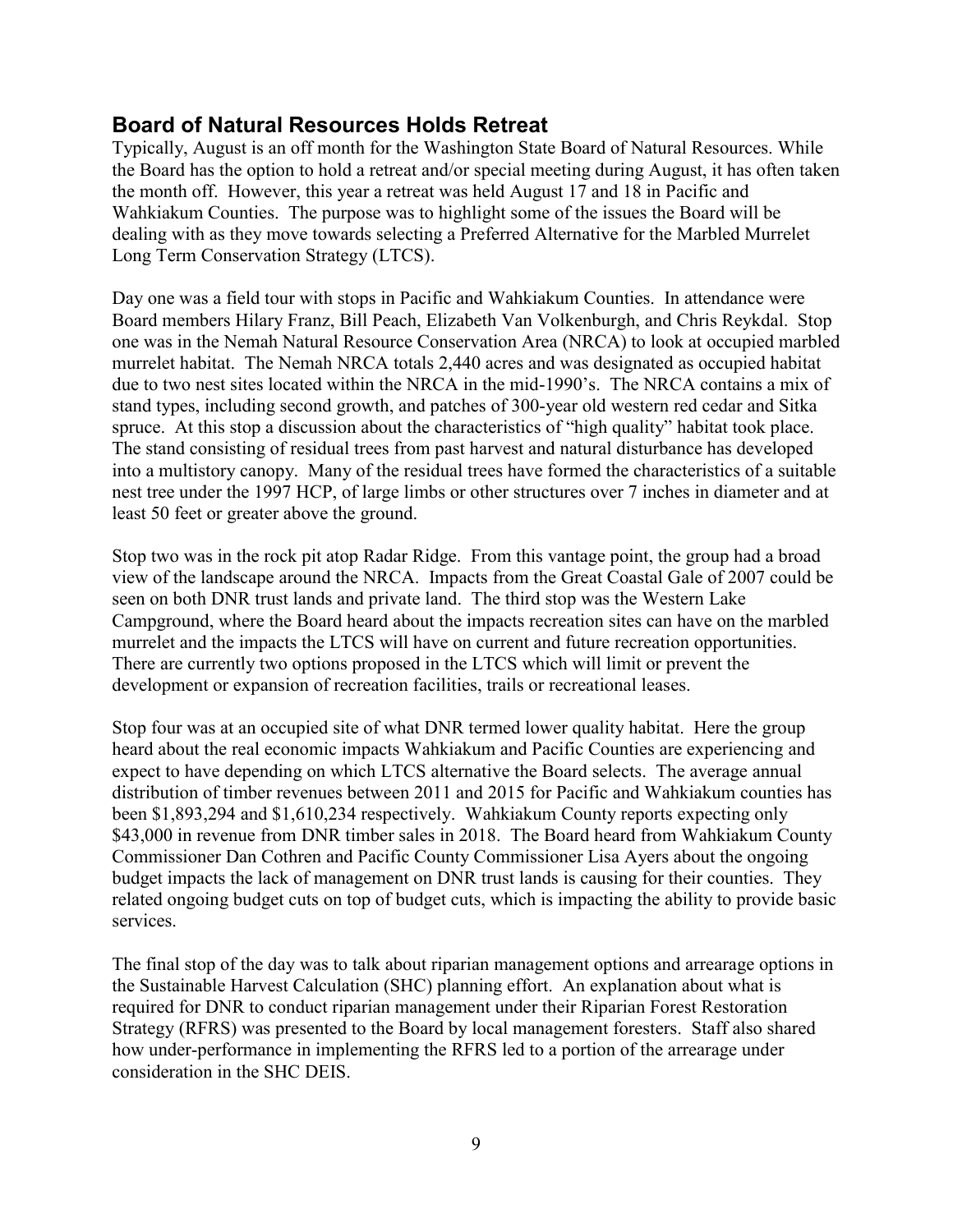Day two was a workshop format with the Board discussing many of the topics they had seen the previous day. The Board was joined by members Ron Mittelhammer and JT Austin. Discussions were held on social-economic impacts to rural communities under this planning effort, how risk and mitigation were factored into the development of the various DEIS alternatives, concepts about looking for legislative remedies for trust beneficiaries, and how mitigation was discounted over time. Topics of arrearage and riparian management were also raised. The Board asked about which arrearage number, 702 vs. 462, was appropriate under policy and statute. With time running out on the agenda, further discussion about riparian management was tabled for the September Board meeting.

The meeting concluded with the Board asking staff to develop three additional marbled murrelet alternatives: one that meters take more broadly over time, one that meters take more geographically over time, and one that is more strategic in future habitat placement considering trust impacts. Staff stated that it will take time to verify if they meet the Needs, Purpose, and Objectives of the project and to develop the analysis of the new alternatives. An initial report from staff regarding these alternatives is expected at the September Board meeting. */Matt Comisky*

#### **Region 1 on Fire**

There are currently nine wildfires burning in Forest Service Region 1 that are 1,000 acres or larger in size. Eight are burning in Montana and one in Idaho. Total acres burned now tops 167,000. The Lolo National Forest is the most impacted with four large fires burning including the Sapphire Complex, 39,189 acres; Lolo Peak, 37,246 acres; Sunrise, 25,761 acres; and Rice Ridge, 22,405 acres. Together these four fires have burned nearly 125,000 acres.

In an effort to provide timely updates, Region 1 staff have been holding conference calls with the forest products industry to outline fire containment efforts, opportunities for removal of sawlogs and pulp logs that have been decked from fire line construction, and possible areas suitable for post fire salvage including high priority timbered areas that are located on lands classified as a suitable land base for timber harvest. The first conference call was held on August 17 and another is scheduled for September 1.

Besides the obvious impacts these wildfires have to forest resources, and the enormous amount of money it takes to pay for the manpower and equipment needed to extinguish the fires, future management opportunities are set back as well. For example, on the Lolo, one of next areas the Forest had been planning to enter was the Quartz-Trout Project Area which contains stands of timber that average as much as 20,000 board feet per acre. However, much of this proposed planning area has been impacted by the Sunrise Fire. Hopefully, short-term salvage volume will help make up the volume that would have been generated in the Quartz-Trout project.

The tragedy remains that the Forest Service's pace and scale for getting management across the landscape to protect these forests from wildfire is still lagging. Every year one or more forests seem to be at ground zero for catastrophic wildfires and this year one of them is the Lolo. We certainly hope that containment and restoration comes sooner than later, and salvage efforts are swift. */Tom Partin*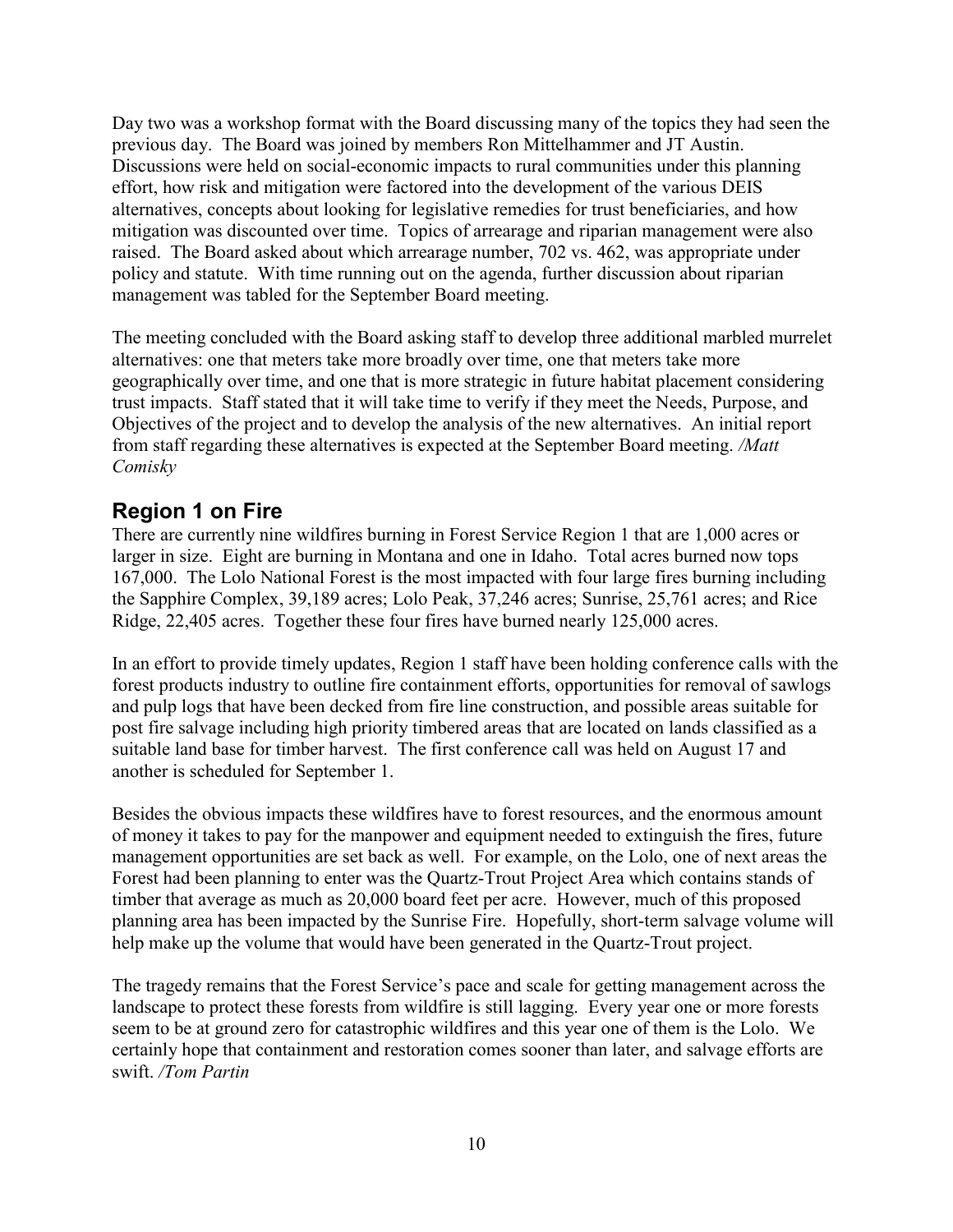#### **Oregon is on Fire**

More than a dozen wildfires are still burning throughout Oregon – wreaking havoc on state and federal resources; putting communities and public health at risk; and devastating habitat, wildlife, watersheds, recreational opportunities, and forest resources.

By the end of August, Oregon wildfires had already burned up more than 300,000 acres – or approximately 470 square miles mostly of public land. The cost to state and federal taxpayers has topped \$100,000,000 in Oregon alone. The cost does not include \$14.3 million spent by the Oregon Department of Forestry.

According to fire officials, a 20-person handcrew costs state and federal agencies about \$10,000 per day. A helicopter costs \$6,000 per day to have available and \$1,800 per hour to fly. A typical load of fire retardant dropped from a tanker costs about \$20,000.

The largest fire in Oregon is the Chetco Bar Fire near Brookings, which has burned more than 100,000 acres. The fire was started by lightning on July 12 and was initially reported as a  $\frac{1}{4}$  acre fire burning in the 2002 Biscuit Fire and 1987 Silver Fire scars located in the Kalmiopsis Wilderness.

According to InciWeb, the Chetco Bar "is burning in areas of fire scar and islands that were previously unburned. The combination of down, dead fuels with newly cured grass makes the terrain quite hazardous for firefighters." Nearly 1,500 personnel are working on the fire with an estimated containment date still six weeks away: October 15.

Another lightning caused fire complex, the High Cascades Complex, consists of 20 individual fires located within Crater Lake National Park, the Rogue River/Siskiyou National Forest, the Umpqua National Forest, and the Fremont-Winema National Forest. Thirteen of these fires have been contained while seven are being managed with a full suppression strategy. The High Cascades Complex has already burned 21,432 acres and is only 38 percent contained. More than 600 personnel are working on the fire with an estimated containment date of October 15.

In addition to Southern Oregon fires, more than 30,000 acres of the 1.5 million Willamette National Forest – the closest national forest to the Eugene/Springfield area – have already burned this season. According to the local newspaper, *Register Guard*, the fires are "bringing some of the worst air conditions in years to the southern Willamette Valley." The Eugene/Springfield area recently scored a 223 on the air quality index. The U.S. EPA's zero-to-500 index measures air quality with higher numbers for worse conditions. Air quality ratings above 200 trigger public alerts, "meaning everyone may experience more serious health effects" according to the EPA. By comparison, unhealthy air quality levels in Beijing, China are currently around 155.

AFRC extends its deepest thanks and gratitude to the brave firefighters working to protect lives, property, and forest resources in these dangerous conditions. */Travis Joseph*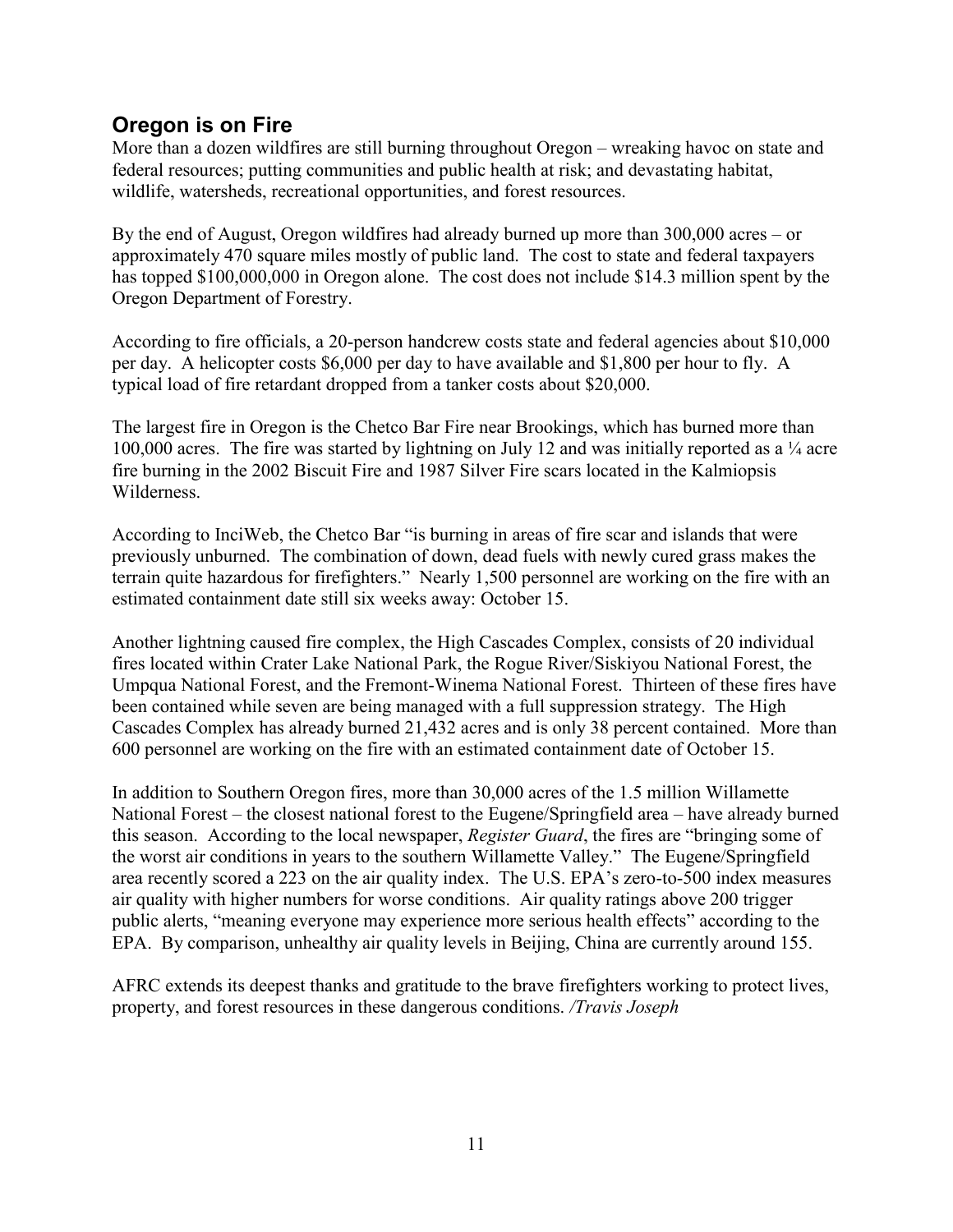## **National Fire Statistics**

The current weather forecast is for high pressure to continue over the West which will keep hot and dry conditions in place. Isolated thunderstorms will form over the far southwest deserts and over the mountains of southern California. This forecast does not bode well for wildfire containment efforts in the short-term and new thunderstorm threats mean new fire starts.

Below is the year-to-date fire statistics from the National Interagency Fire Center. While the average number of fires is below the 10-year average, the acres burned is higher thus indicating that the large wildfires are consuming more areas before they are brought under control, due in part to heavier vegetation that hasn't been managed in decades. Until the Forest Service puts more effort into getting larger acreages managed and heavy fuel loadings reduced, we will continue to see the larger mega size wildfire trend continue. */Tom Partin* 

| <b>Year-to-date statistics</b> |               |                  |
|--------------------------------|---------------|------------------|
| $2017(1/1/17 - 8/28/17)$       | Fires: 45,598 | Acres: 6,758,278 |
| $2016 (1/1/16 - 8/28/16)$      | Fires: 39,734 | Acres: 4,465,987 |
| $2015 (1/1/15 - 8/28/15)$      | Fires: 43,396 | Acres: 7,825,559 |
| $2014(1/1/14 - 8/28/14)$       | Fires: 38,236 | Acres: 2,709,690 |
| $2013 (1/1/13 - 8/28/13)$      | Fires: 33,945 | Acres: 3,686,318 |
| $2012 (1/1/12 - 8/28/12)$      | Fires: 43,932 | Acres: 7,277,836 |
| $2011 (1/1/11 - 8/28/11)$      | Fires: 52,556 | Acres: 6,857,445 |
| $2010 (1/1/10 - 8/28/10)$      | Fires: 43,249 | Acres: 2,578,216 |
| $2009(1/1/09 - 8/28/09)$       | Fires: 64,380 | Acres: 5,222,488 |
| $2008(1/1/08 - 8/28/08)$       | Fires: 63,945 | Acres: 4,549,283 |
| $2007 (1/1/07 - 8/28/07)$      | Fires: 64,796 | Acres: 6,890,431 |
| Annual average prior 10 years  |               |                  |
| 2006-2016                      | Fires: 48,713 | Acres: 5,173,810 |

#### **Summer Forest and Mill Tours**

AFRC staff and members helped organize several tours for elected officials and Congressional staff in August. AFRC believes these events provide a great opportunity to give key decision makers a first-hand view of what our industry does and the many benefits of active forest management of public lands. It also allows our industry to forge deeper relationships outside of the hustle and bustle of D.C. and state capitols.

On August 7, AFRC staff organized a tour with Washington Commissioner of Public Lands Hilary Franz, key DNR staff, and AFRC members that focused on opportunities to increase the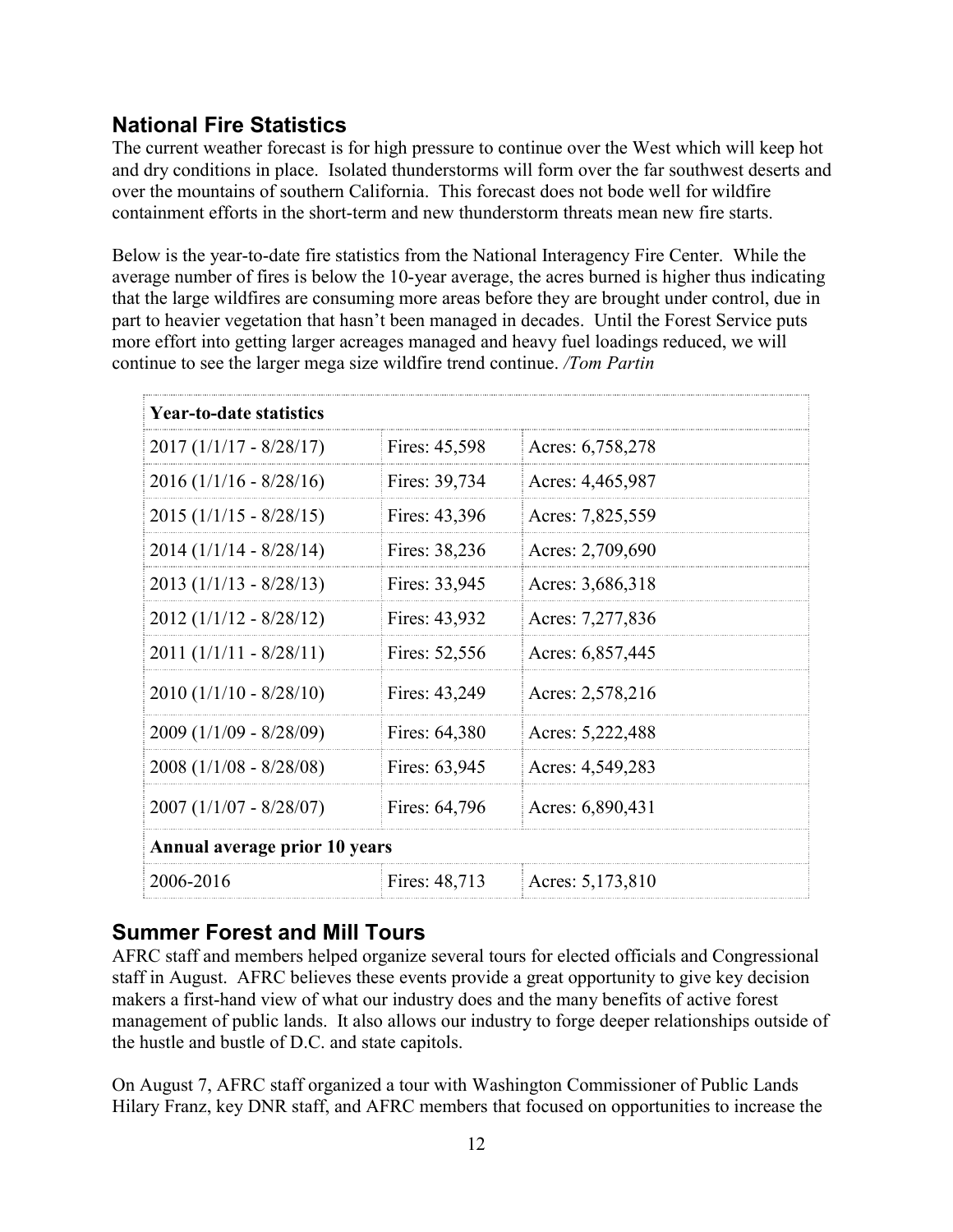harvest of hardwoods from state trust lands. The tour took place on state trust lands southwest of Chehalis in DNR's Pacific Cascade Region. Tour participants discussed issues related to riparian management and the strong demand that exists for the hardwood component of DNR timber sales. Following the forest tour, Commissioner Franz and the group toured Cascade Hardwood's mill in Chehalis.

Congressional staff members from the House Natural Resources Committee, the DC office of Congressman Kurt Schrader (D-OR), and the state office of Senator Jeff Merkley (D-OR) joined AFRC staff and member company representatives for a mill and forest tour on August 9. The day began will a tour of Interfor's Molalla Division sawmill. The group then proceeded to the Clackamas River Ranger District of the Mt. Hood National Forest to view recent and active forest thinning on the Pink and Tuba Timber Sales. The group also viewed an active BLM timber sale (Airstrip thinning project) and a nearby BLM salvage project, which allowed for a comparison between BLM and Forest Service management in the area.

Jay Sandmann from Interfor and Ron Schneider of WKO/High Cascade were fantastic tour guides for the staff and discussed the ecological and economic benefits of implementing heaviertouch treatments on Forest Service lands in Western Oregon and Western Washington, which was supposed to occur under the Northwest Forest Plan. The group spent most of its time touring even-spaced plantation thinning projects on Matrix lands. Unfortunately, smoke from the Whitewater Fire burning near Mt. Jefferson clouded the views and provided a reminder about the consequences of inaction on our federal lands.

On August 14, AFRC staff and member company representatives, local Congressional staff, environmental representatives, and staff from the Olympic National Forest (ONF) toured a proposed project in the lower Skokomish River watershed near Hoodsport. The tour was organized through the Olympic Forest Collaborative, which was formed out of meetings with Congressman Derek Kilmer (D-WA) to discuss the need to increase timber harvest levels on the ONF. Field representatives from the offices of Congressman Kilmer and Senator Patty Murray (D-WA) joined the group for the day.

Knox Marshall (Murphy Company), Dave Marshall (Sierra Pacific), and Paul Bialkowsky (Interfor) provided great insights into the proposed project, which would include heavy thinning of intermediate age stands and gap removal treatments to address root rot. The project is located within an Adaptive Management Area. Support for these types of treatments has grown within the Olympic Forest Collaborative, which intends to provide increased capacity through the efforts of collaborative members and contractors to generate additive volume beyond the ONF's current timber sale program.

Thanks to the AFRC members who took time to help organize and participate in these events. AFRC plans to organize more of these tours in the coming months for elected officials and staff from federal, state, and county governments to learn more about the benefits of active public forest management. */Heath Heikkila*